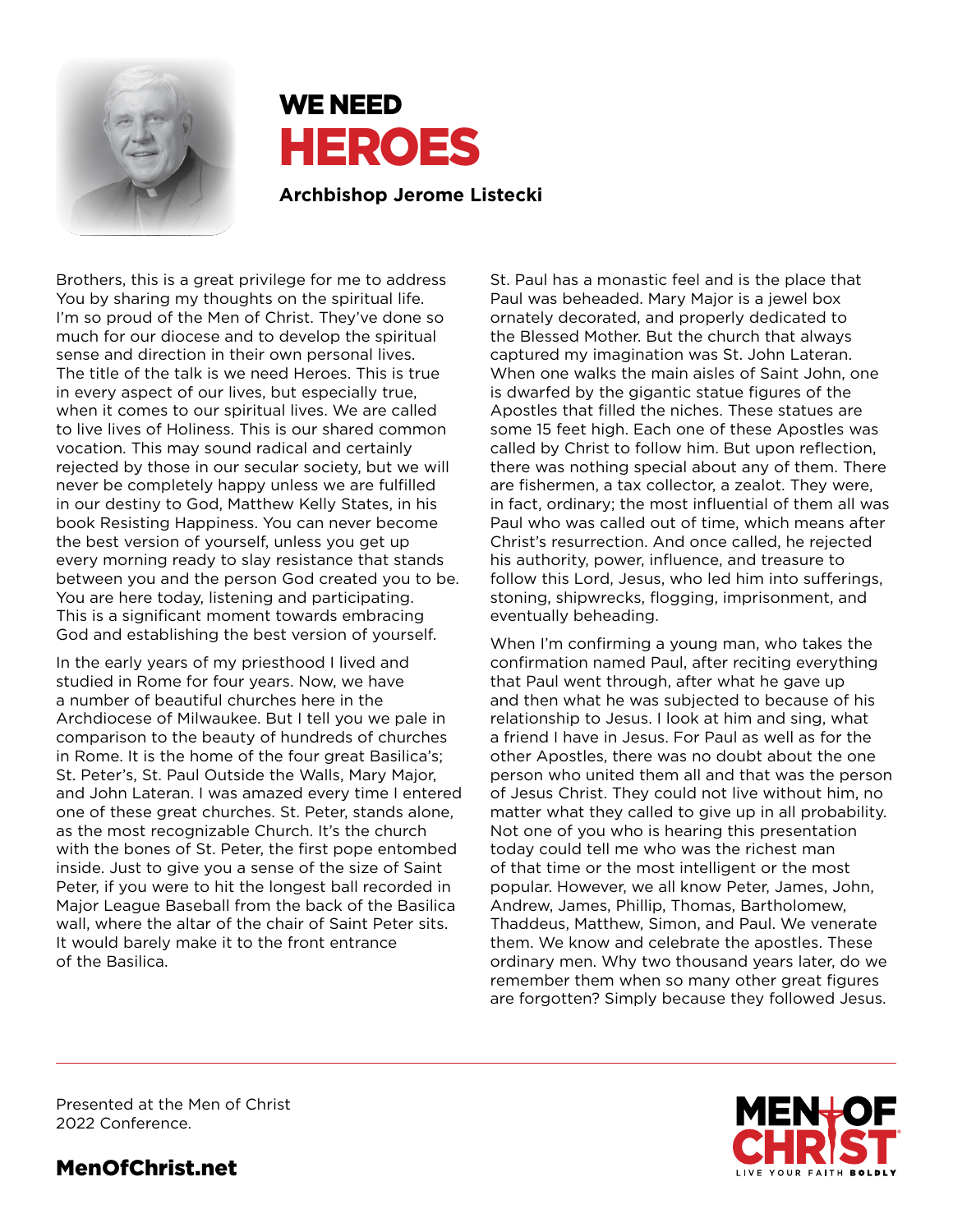### **We Need Heroes** continued. . . 2

They proclaimed him in life and followed him into death, all suffered martyrdom, with the exception of St. John who tradition tells us died of old age, but there were attempts to martyr him, twice through poison and by being boiled alive.

The apostles realize that their lives could never be fulfilled without Jesus. Without him. Therefore their happiness could never have been achieved without Jesus and their death was the passageway to the eternal life promise to all who believe

I'm beginning with this image so that we understand that success in life comes from our commitment to Christ. And through him, we become larger than life itself. Beyond this world's understanding. Before we examine heroes, realize that Jesus goes beyond the definition of hero. We admire heroes, but we are called to become other Christ's.

Now, rituals convey a reality in the symbols that it administers.

I'll tell you a wonderful little story. I was called by friends to baptize their new little son who was born. And I went to the church and they had one of these large baptismal pools.

They asked if I could use the pool itself for the baptism and I said, certainly. They disrobed the little child and I held a child up before the congregation as I began to lower the child towards the pool and the water, his little four-year-old sister yelled out loud enough for everybody to hear. Don't do it father. He can't swim, he can't swim. Everybody of course laughed. And they thought it was kind of the sense of the sister worrying about the brother. However, she caught what the ritual was conveying. In baptism, we all went into that water and then emerged a new in Christ. We die to ourselves. So, that Christ could become one in us.

It is a challenge before us to seek to be Christ for our families, our parishes, and our communities. I can think of no greater compliment being paid to someone when someone would reach out to you and say, you know, you're like Christ to me. You're another Christ. We will rely upon the assistance of others that we admire to inspire us that through the inspiration of heroes, the Light of Christ that dwells in us will shine forth for everyone to see. We are called to be Christ and heroes Inspire us to shine forth His Image in the way we give testimony through our actions and our character. So please indulge me now as I put forth three Heroes that have inspired me. And they are Minnie, George, and JP2.

I've always wanted to be a priest. I can never think of a time in my life that I didn't view that as my vocation. So you would naturally think that for my First Holy Communion that I would ask for a cross, Bible, or a prayer book, but my request was for an autograph baseball of my favorite White Sox player, Minnie Orestes Miñoso. My uncle, who was a police officer, had a friend, who worked the dugout at Comiskey Park and I received my desired gift. Throughout my life, Minnie remained a favorite. He was an excellent player, and the stats indicated it. However, what made Minnie so exceptional is there was never a doubt that Minnie loved the game with a passion. He loved everything about it. The fans, the players, the game itself. He was forever youthful. Even in his old age. The only player to play in seven decades of the sport. When the White Sox had their 2005 Championship season, Minnie, a legend was in the grandstands with the fans not in the celebrities box. He wanted to be with the people who love the game with the same passion that he did. My sister was a teacher and Minnie Minoso had the occasion to visit her school. He was lost and my sister approached him to ask, if he needed help, she looked at him and said, with surprise, you're Minnie Minoso. And with all humility, he said, you know, me? Minnie died in 2015. He was not admitted to the Baseball Hall of Fame until this year. For Minnie this was not the goal. The goal was to be a promoter and supporter of the game, the game that he loved. I hope that my love for Christ and his church always possesses the youthful, enthusiasm and dedication that my hero Minnie possessed. And then I share that spirit with the faithful entrusted to my care. I love Christ and his church.

If you ever visit me at my residence, you will probably know that in my living room. There are several pictures of George Washington. In my estimation he's the greatest president in our history. For me, the case is simple. First, there was no president before him. He established the office and the newly formed Republic. Second, without his personal stature The Constitutional Convention would never have created the Constitution of the United States. And third, he was offered the crown

Presented at the Men of Christ 2022 Conference.



# MenOfChrist.net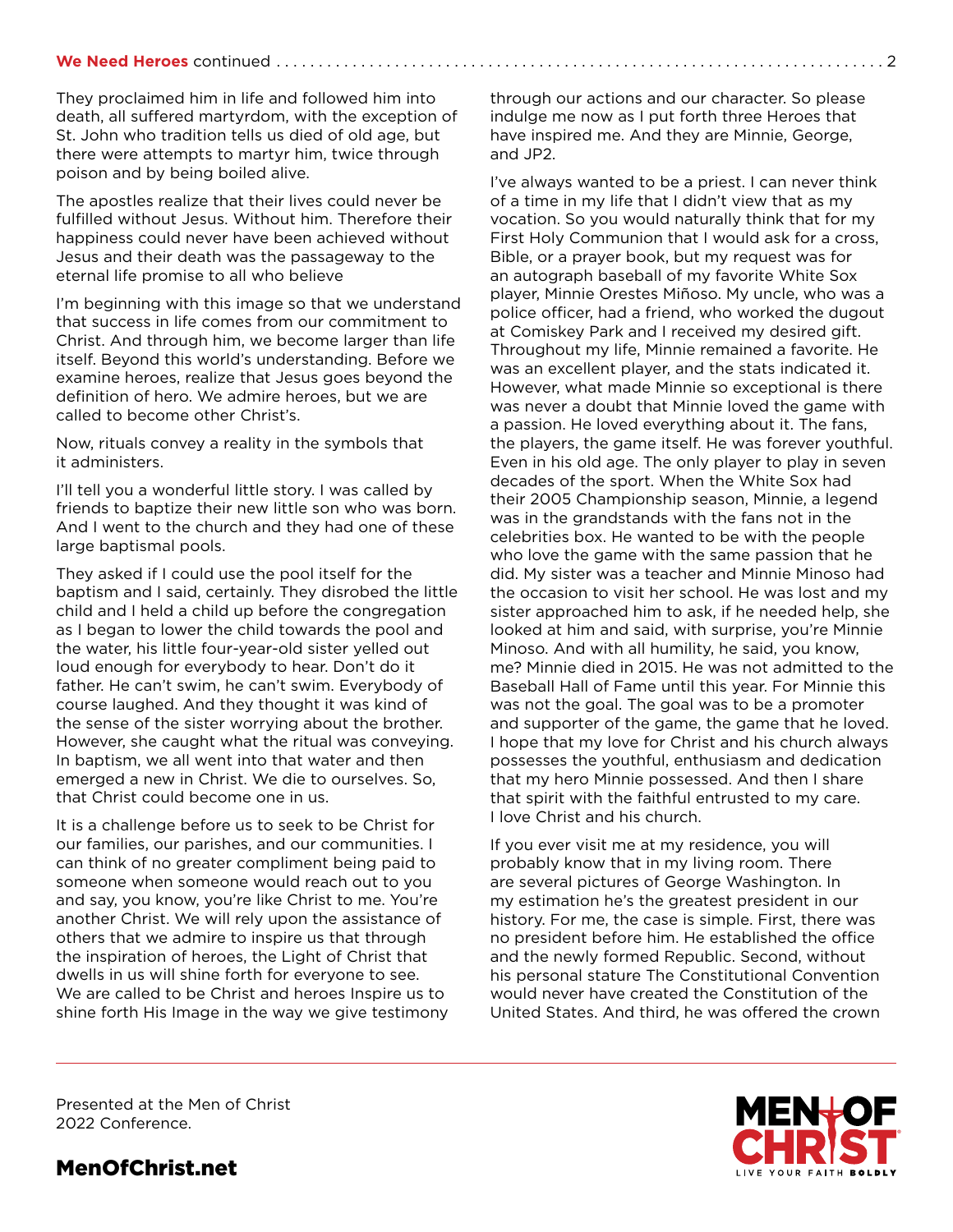and instead refused it for the sake of the democratic nation and participatory republic.

There are those that might hold forth President Lincoln as the greatest president, because he saved the union, certainly, a tremendous task. But without Washington, there would have been no Union to save. Some think of Franklin Delano Roosevelt as the greatest but without Washington, no Constitution would exist for President Roosevelt to exercise his presidential executive powers.

Former Supreme Court, Justice Antonin, Scalia refers to Washington as the indispensable man. Alloy was a general. He was not an exceptional military strategist. He wasn't nearly the brightest of the founders and often embarrassed by his lack of formal education. But Scalia comes to the conclusion that it must have been character. Washington was a man of honor, of constancy, of steady determination, a man who could be believed, trusted, counted on. A man who would step down as president after two terms though he could have been elected for life because that's what he believed, a Democratic Republic required. I'm inspired by the character of the man, George Washington. I would pray that my character projects, someone who is committed to Jesus in the church and can be relied upon and trusted. That my actions are always directed for the good of Christ and his church.

I'm a proud John Paul, the Second Bishop. Ironically, I met John Paul, the Second on Washington's birthday, February 22nd 1980 at the North American college, in Rome. Besides being the pope, you knew you were in the presence of someone exceptional. We were all lined up to be introduced. He brought an excitement to the papacy that had been lacking for generations. He was 58 years old or a relatively young man, a young Pope. He swam, he skied, he climbed mountains. In many ways, he was like us a parish priest, a teacher in the Seminary. He led the faithful through the occupations of the Nazis and the Communists and the church only grew stronger. Now, I would meet this gigantic historic figure. Having been raised in a Polish American Parish in Chicago. I remember the Polish greeting that we were instructed as Altar Boys by the sisters to say before we were serving Mass. So I looked at the pope and I said to him, praise me the name of Jesus Christ, and he responded to me, I'm in now

and forever, amen. And he said, in polish. Do you understand polish? And I looked at him and said, no, I speak Italian. He says, Oh Mamma Mia. Then he pulled me close and he used the Polish term for my last name. Listecki. When are you going to go visit Poland? And I said, well, your Holiness in English. I said, I hope to go this summer because it's being arranged and he smiled with that little glinted elfishness that he has in his eyes and he said, "Good, you know. I have a few friends there." Few friends? Millions upon millions, not only there, but all throughout the world.

I was privileged to watch the great leadership that John Paul the second, provided for the 26 years of his papacy. His accomplishments are volumes. The code of canon law, the catechism of the Catholic church, an extension of Catholic social teaching in every areas and his pro-life and family positions will not be surpassed for generations to come. It was exciting to be a Catholic and marvel at this man shepherding the World Church as he traveled throughout the world. I remember his attempted assassination at Saint Peter's Square. He would later meet with the imprisoned assassin and offer him forgiveness. He was definitely admired by the world and gave a clear definition to the church. You knew who you were and you knew your identity in Christ. Even in later years when suffering from the Stages of Parkinson's disease. He struggled to be present to the faithful. Once barely able to speak, his face impassioned that cloth and cloud of parkinsonism. He received the faithful who still flocked in the tens of thousands to see him. At the end of the audience, those who are physically challenged were brought before the pope. One, young man, who was suffering from spastic contraction, could hardly be contained in his wheelchair. He was moving and flinging his arms back and forth. Coming before John Paul, the pope tried to reach out to the young man, but he failed his own Parkinson's prevented him from doing that. The young man then while flailing with his arms, reached out his hand, clenched his fist and yelled, courage. Holy Father, courage. The gift of courage that was shared in the leadership of the Pope was now being returned to him by the very suffering individuals he desired to serve. We serve one another. In courage we stand for Christ. He gave the world Divine Mercy Sunday and God would take him to his reward on that very celebration. I can tell you that a number

Presented at the Men of Christ 2022 Conference.